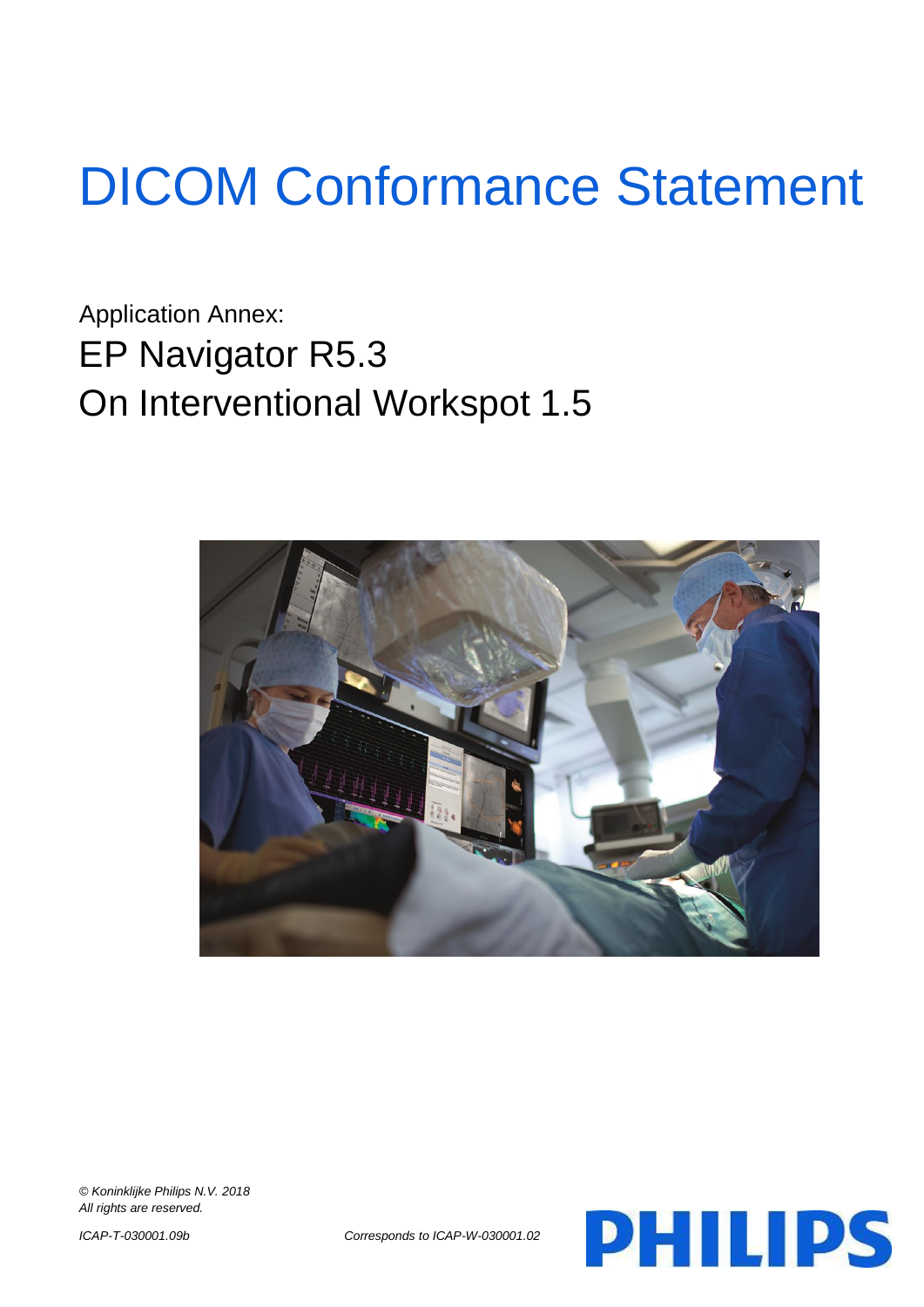**Issued by:** Philips Medical Systems Nederland BV, a Philips Healthcare company,

P.O. Box 10.000 5680 DA Best The Netherlands

Internet[: www.philips.com/dicom](http://www.philips.com/dicom)

Document Number: ICAP-PF.0034854 Date: 19-Sep-2018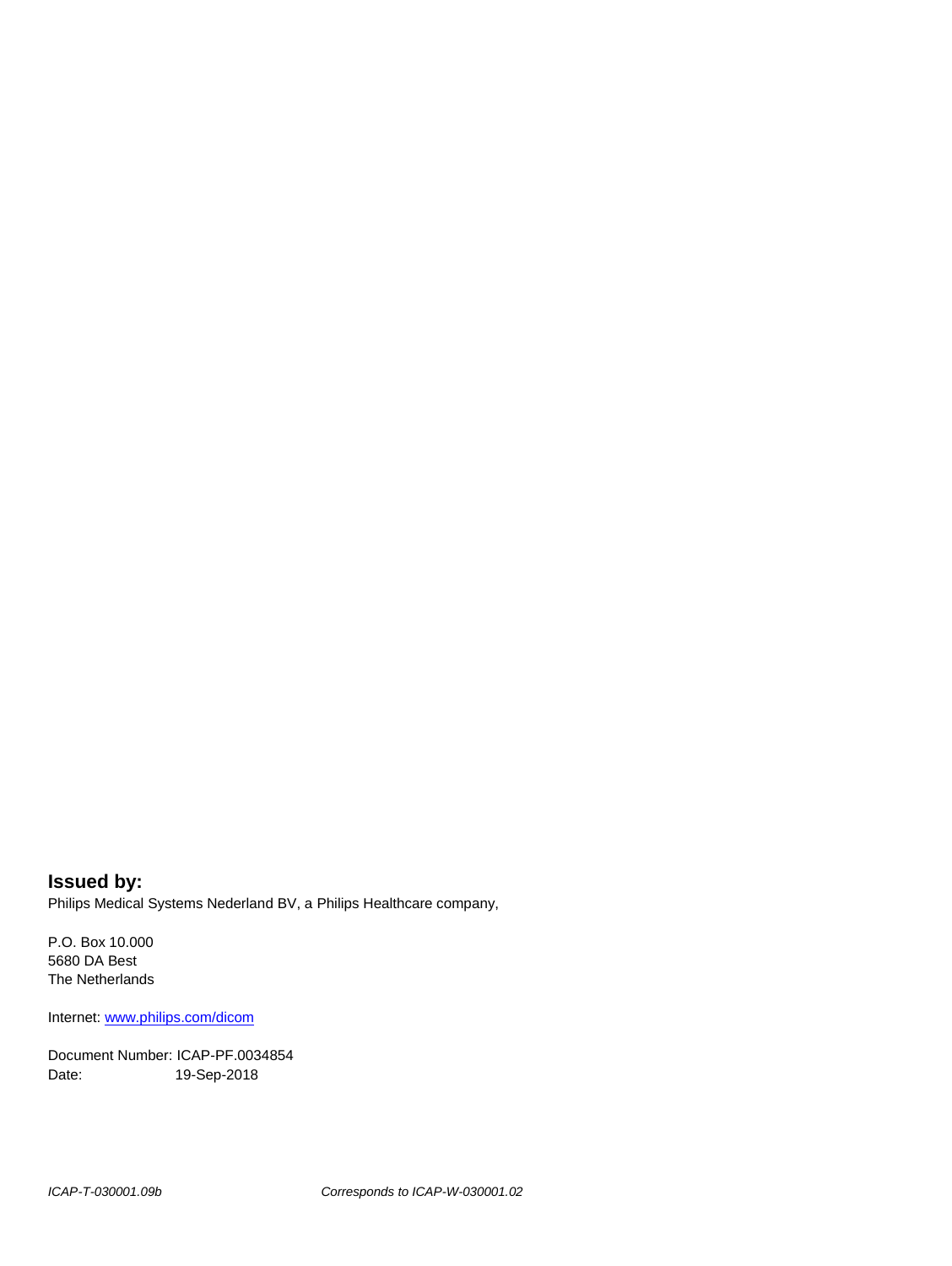## **Table of Contents**

| 1.1.     |  |
|----------|--|
| 1.2.     |  |
| 2.       |  |
| 2.1      |  |
|          |  |
|          |  |
|          |  |
| 2.1.2.2  |  |
| 2.1.2.3. |  |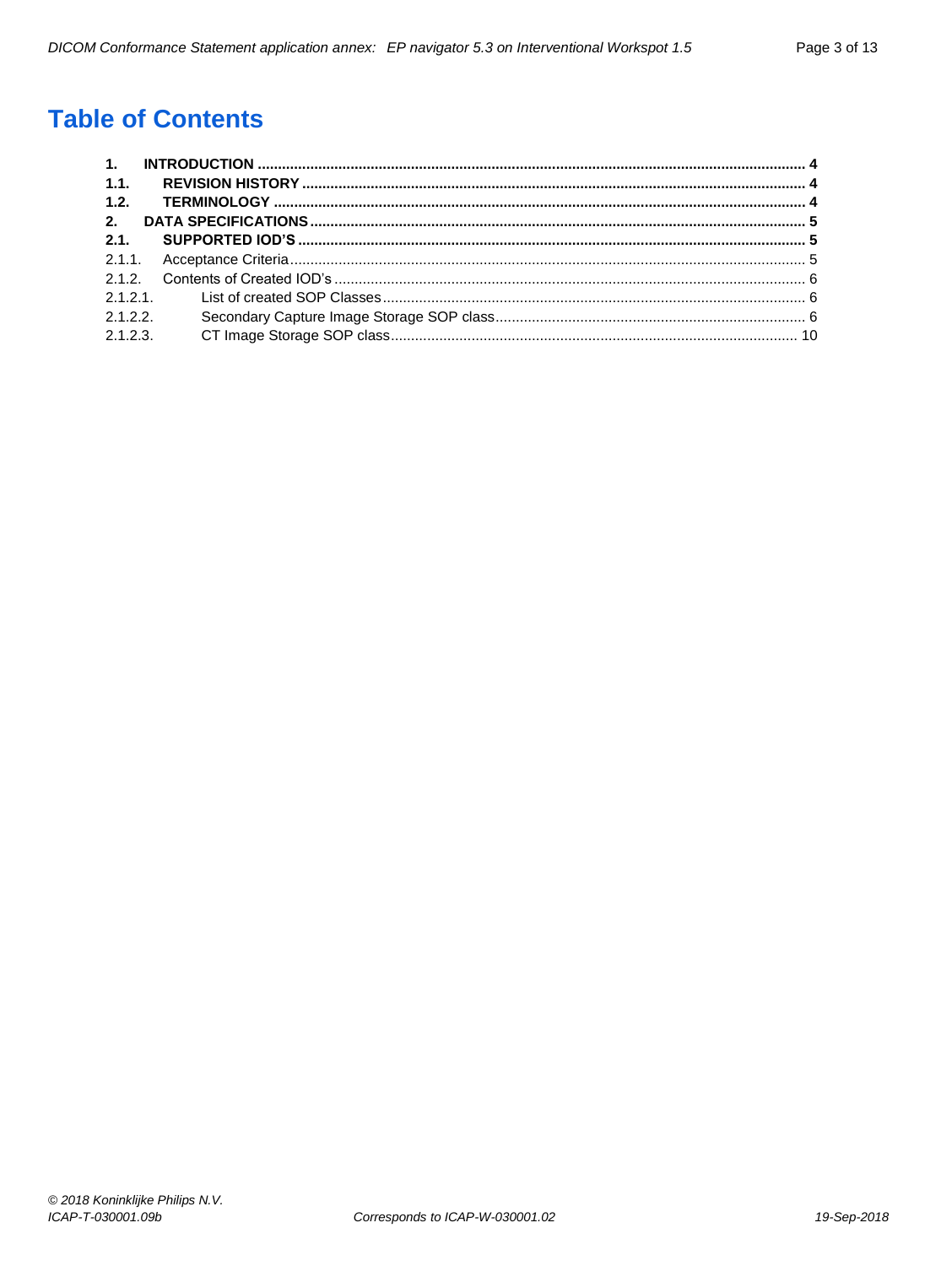## <span id="page-3-0"></span>**1. Introduction**

This DICOM Conformance Statement annex is applicable to EP navigator 5.3 Application. In general the EP navigator 5.3 application is the user environment for viewing and analyzing MR and CT images. EP navigator also stores (creates) 3D-ATG as CT series SOP class, but with Modality type XA.

## <span id="page-3-1"></span>**1.1. Revision History**

The revision history below provides dates and differences among individual document versions.

#### **Table 1: Revision History**

| <b>Document Version</b> | Date of Issue | <b>Status</b> | <b>Description</b>                                                 |
|-------------------------|---------------|---------------|--------------------------------------------------------------------|
| 00                      | 19-Sep-2018   | Authorized    | Final Version for EP Navigator 5.3 on Interventional Workspot R1.5 |

## <span id="page-3-2"></span>**1.2. Terminology**

| <b>DICOM</b> | Digital Imaging and Communications in Medicine |
|--------------|------------------------------------------------|
| <b>IOD</b>   | Information Object Definition                  |
| UID          | Unique Identifier                              |
| VR           | Value Representation                           |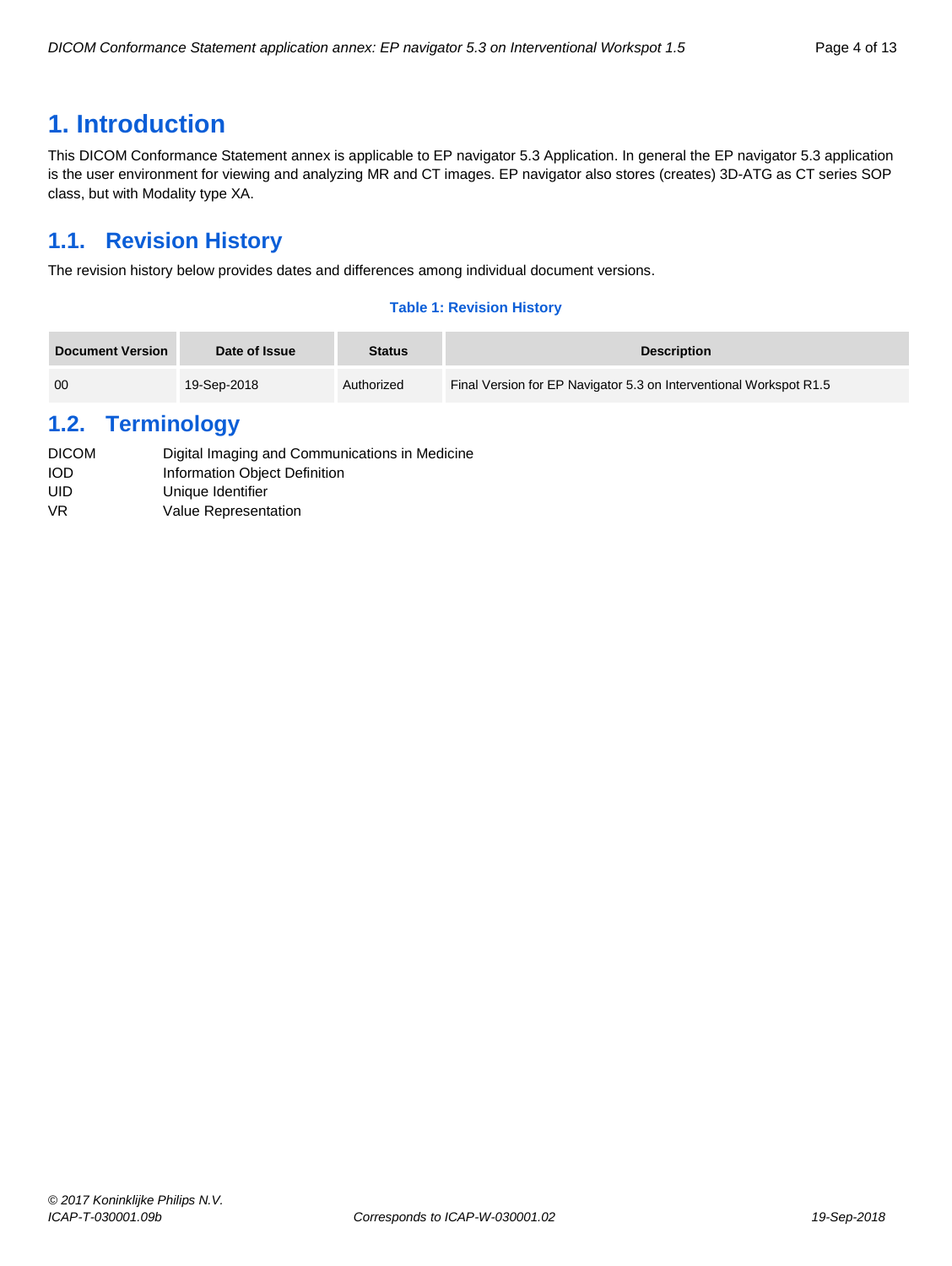## <span id="page-4-0"></span>**2. Data Specifications**

## <span id="page-4-1"></span>**2.1. Supported IOD's**

This section specifies each IOD accepted and / or created by EP navigator 5.3 Application.

- ACCEPTED The applicable IOD is accepted for storage in the repository of the hosting platform and supported as input data for EP navigator 5.3 Application or viewing and analysis.
- CREATED The EP navigator 5.3 Application supports generation of derived data by using the applicable IOD and is able to store this data in the repository of the hosting platform.

#### **Table 2: Supported IOD's**

| <b>IOD</b>                                | <b>Support</b>            |                 |                |
|-------------------------------------------|---------------------------|-----------------|----------------|
| <b>Name</b>                               | <b>UID</b>                | <b>ACCEPTED</b> | <b>CREATED</b> |
| CT Image Storage SOP Class                | 1.2.840.10008.5.1.4.1.1.2 | Yes             | Yes            |
| MR Image Storage SOP Class                | 1.2.840.10008.5.1.4.1.1.4 | Yes             | <b>No</b>      |
| Secondary Capture Image Storage SOP Class | 1.2.840.10008.5.1.4.1.1.7 | No              | Yes            |

**Note:** EP navigator can also use session data as input, which is stored as SC image. However, it cannot use any other SC image object.

#### <span id="page-4-2"></span>**2.1.1. Acceptance Criteria**

This section specifies the acceptance criteria applied by EP navigator 5.3 Application to which a dataset should adhere before it can be imported into the application. This can be criteria on the highest level (e.g. data from a certain manufacturer or system model) or certain DICOM attributes mandatory to be present into the dataset holding a specific value. In case one or more Philips private attributes are required, then a list of supported Philips system models will be mentioned.

#### **Table 3: Accepted system models.**

| <b>Manufacturer</b>     | <b>Modality</b> | <b>System Model Name(s)</b>                                                                   |
|-------------------------|-----------------|-----------------------------------------------------------------------------------------------|
|                         | <b>MR</b>       | Intera 1.5T and 3T,<br>Achieva 1.5T and 3T.<br>Ingenia 1.5T and 3T (SW release 2.5.3 onwards) |
| <b>Philips</b>          | <b>CT</b>       | Brilliance 10, 16, 40, 64, 256 slice systems                                                  |
|                         | <b>MR</b>       | Avanto 1.5T                                                                                   |
| <b>Siemens</b>          | <b>CT</b>       | Definition Sensation 16, 64 (32 channels)                                                     |
| <b>General Electric</b> | <b>CT</b>       | Lightspeed 16, 16Pro, VCT Select (32), VCT (64)                                               |
| Toshiba                 | СT              | <b>Aquilion One</b>                                                                           |

#### **Table 4: Accepted transfer syntaxes per IOD**

| <b>IOD</b>                 |                           | <b>Transfer Syntax</b>                                                                  |                                                                 |  |
|----------------------------|---------------------------|-----------------------------------------------------------------------------------------|-----------------------------------------------------------------|--|
| <b>Name</b>                | UID                       | <b>Name</b>                                                                             | <b>UID</b>                                                      |  |
| CT Image Storage SOP Class | 1.2.840.10008.5.1.4.1.1.2 | Implicit VR Little Endian<br>Explicit VR Big Endian<br><b>Explicit VR Little Endian</b> | 1.2.840.10008.1.2<br>1.2.840.10008.1.2.2<br>1.2.840.10008.1.2.1 |  |
| MR Image Storage SOP Class | 1.2.840.10008.5.1.4.1.1.4 | Implicit VR Little Endian<br>Explicit VR Big Endian<br><b>Explicit VR Little Endian</b> | 1.2.840.10008.1.2<br>1.2.840.10008.1.2.2<br>1.2.840.10008.1.2.1 |  |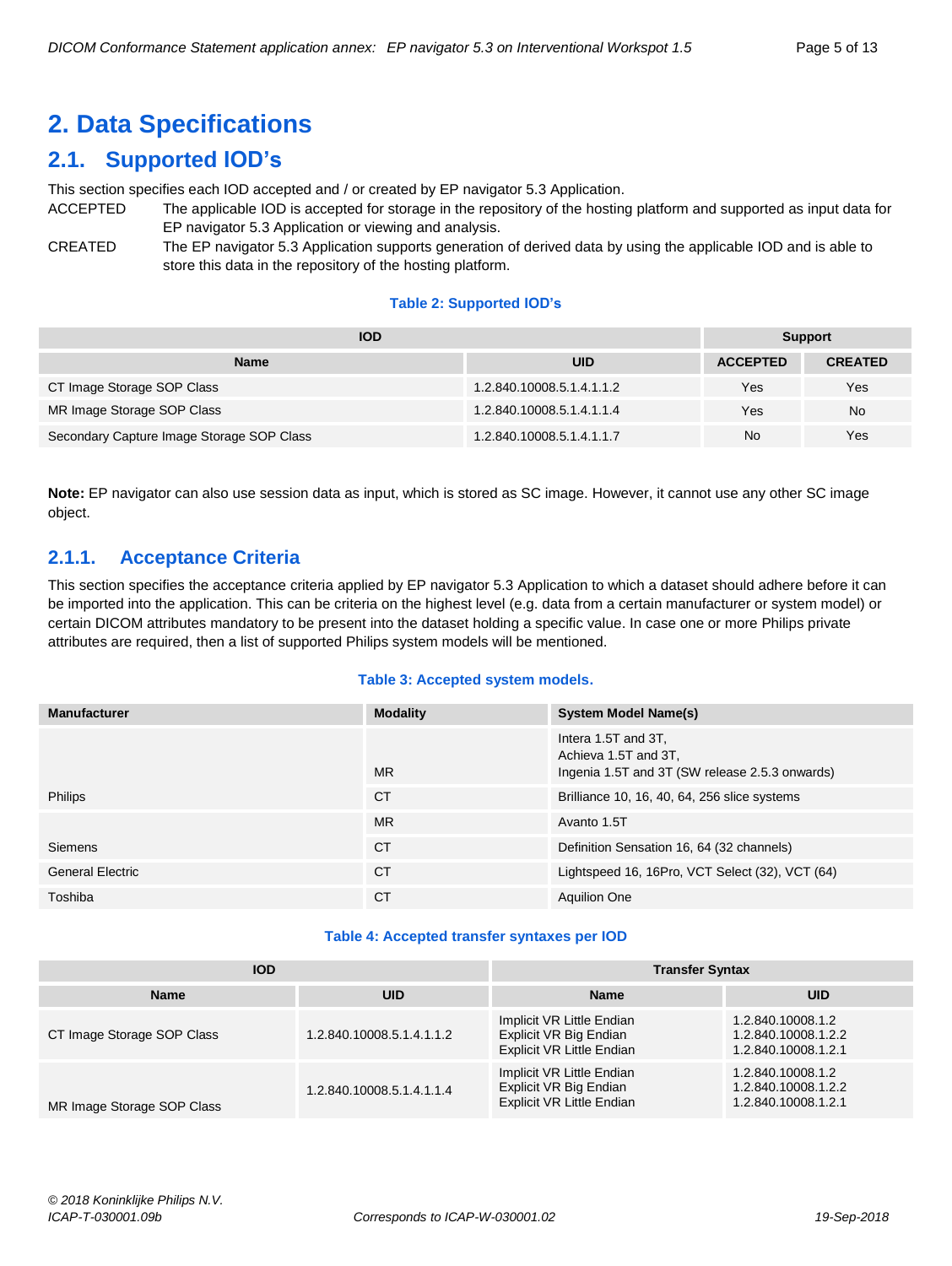#### **Table 5: Accepted attribute values**

| <b>Attribute Name</b> | <b>Attribute Number</b> | Values / Comments |
|-----------------------|-------------------------|-------------------|
| Not applicable        | Not applicable          | Not applicable    |

### <span id="page-5-0"></span>**2.1.2. Contents of Created IOD's**

This section specifies in detail the attribute contents of created data objects. Attributes are grouped together by its corresponding module as specified by DICOM standard. Philips private attributes are excluded for specification.

Abbreviations used in the Module table for the column "Presence of Value" are:

- ALWAYS The attribute is always present with a value
- EMPTY The attribute is always present without any value (attribute sent zero length)
- VNAP The attribute is always present and its Value is Not Always Present (attribute sent zero length if no value is present)
- ANAP The attribute is present under specified condition if present then it will always have a value

The abbreviations used in the Module table for the column "Source" are:

AUTO The attribute value is generated automatically CONFIG The attribute value source is a configurable parameter COPY The attribute value source is another SOP instance FIXED The attribute value is hard-coded in the application IMPLICIT The attribute value source is a user-implicit setting MPPS The attribute value is the same as that use for Modality Performed Procedure Step MWL The attribute value source is a Modality Worklist USER The attribute value source is explicit user input

#### <span id="page-5-1"></span>**2.1.2.1. List of created SOP Classes**

#### **Table 6: List of created SOP Classes**

| <b>SOP Class Name</b>                     | <b>SOP Class UID</b>      |
|-------------------------------------------|---------------------------|
| Secondary Capture Image Storage SOP Class | 1.2.840.10008.5.1.4.1.1.7 |
| CT Image Storage SOP Class                | 1.2.840.10008.5.1.4.1.1.2 |

#### <span id="page-5-2"></span>**2.1.2.2. Secondary Capture Image Storage SOP class**

#### **Table 7: IOD of Created Secondary Capture Image Storage SOP Class Instances**

| <b>Information Entity</b> | <b>Module</b>                   | <b>Presence Of Module</b> |  |
|---------------------------|---------------------------------|---------------------------|--|
| Patient                   | <b>Patient Module</b>           | ALWAYS                    |  |
| Study                     | <b>General Study Module</b>     | <b>ALWAYS</b>             |  |
|                           | <b>Patient Study Module</b>     | USER DEFINED              |  |
| <b>Series</b>             | <b>General Series Module</b>    | ALWAYS                    |  |
| Equipment                 | <b>General Equipment Module</b> | <b>USER DEFINED</b>       |  |
|                           | <b>SC Equipment Module</b>      | <b>ALWAYS</b>             |  |
| Image                     | General Image Module            | <b>ALWAYS</b>             |  |
|                           | Image Pixel Module              | <b>ALWAYS</b>             |  |
|                           | SOP Common Module               | ALWAYS                    |  |
|                           | <b>SC Image Module</b>          | <b>ALWAYS</b>             |  |
|                           | <b>Modality LUT Module</b>      | USER DEFINED              |  |
|                           | <b>VOI LUT Module</b>           | USER DEFINED              |  |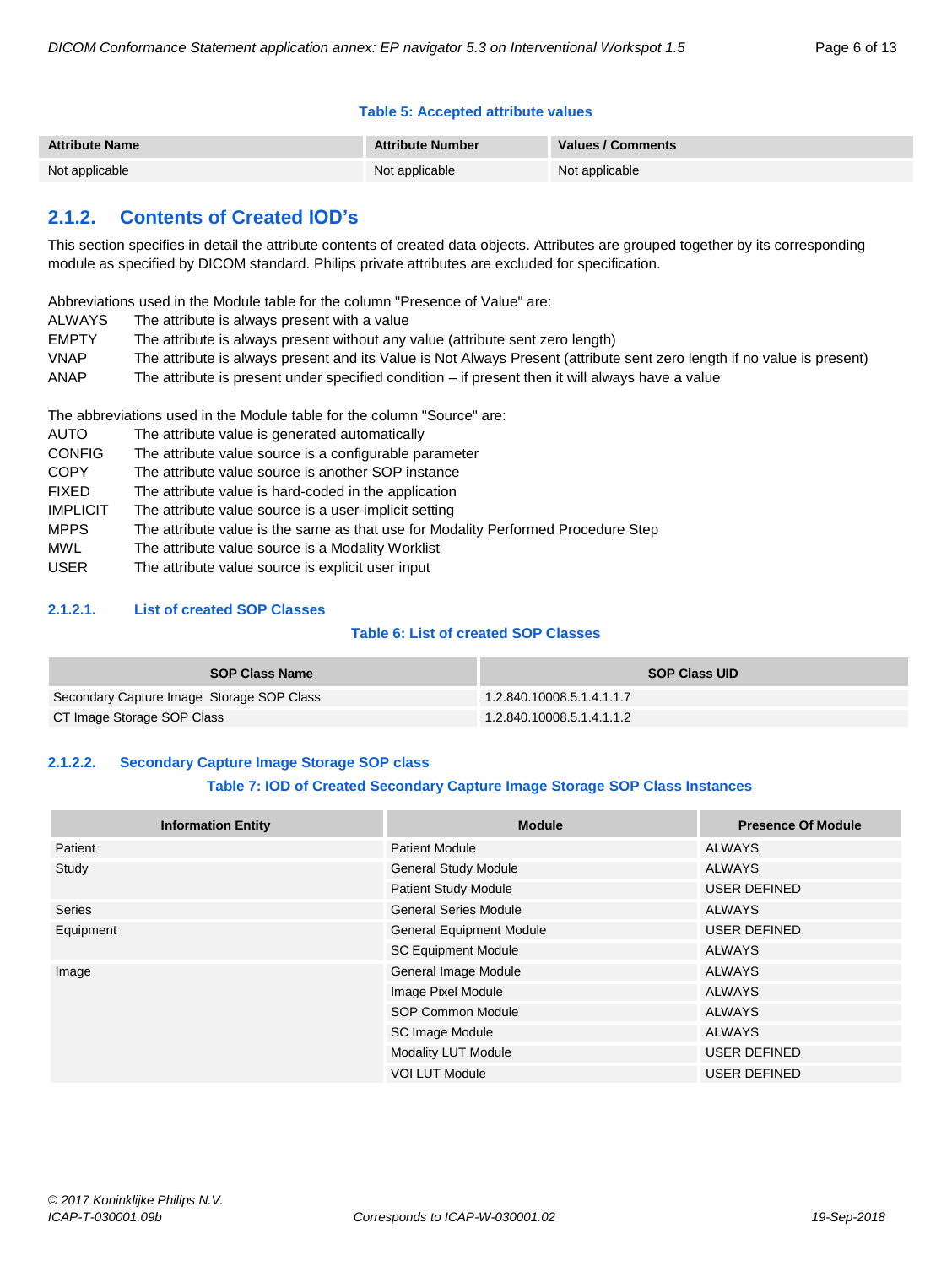#### **Table 8: Patient Module**

| <b>Attribute Name</b> | Tag       | <b>VR</b> | Value | <b>Presence of Value</b> | <b>Source</b> | <b>Comment</b>             |
|-----------------------|-----------|-----------|-------|--------------------------|---------------|----------------------------|
| Patient's Name        | 0010,0010 | <b>PN</b> |       | <b>ALWAYS</b>            | <b>COPY</b>   | copied from<br>source data |
| Patient ID            | 0010,0020 | LO        |       | <b>ALWAYS</b>            | <b>COPY</b>   | copied from<br>source data |
| Patient's Birth Date  | 0010,0030 | DA        |       | <b>ALWAYS</b>            | <b>COPY</b>   | copied from<br>source data |
| Patient's Sex         | 0010,0040 | CS.       |       | <b>ALWAYS</b>            | <b>COPY</b>   | copied from<br>source data |

#### **Table 9: General Study Module**

| <b>Attribute Name</b>            | Tag       | <b>VR</b> | Value | <b>Presence of Value</b> | <b>Source</b>                 | <b>Comment</b>             |
|----------------------------------|-----------|-----------|-------|--------------------------|-------------------------------|----------------------------|
| <b>Study Date</b>                | 0008,0020 | DA        |       | <b>ALWAYS</b>            | <b>COPY</b>                   | copied from source<br>data |
| <b>Study Time</b>                | 0008,0030 | <b>TM</b> |       | <b>ALWAYS</b>            | <b>COPY</b>                   | copied from source<br>data |
| <b>Accession Number</b>          | 0008,0050 | <b>SH</b> |       | <b>VNAP</b>              |                               |                            |
| Referring Physician's Name       | 0008,0090 | PN        |       | <b>VNAP</b>              | <b>COPY</b>                   | copied from source<br>data |
| Study Instance UID               | 0020,000D | UI        |       | <b>ALWAYS</b>            | <b>COPY</b>                   | copied from source<br>data |
| Study ID                         | 0020,0010 | <b>SH</b> |       | <b>ALWAYS</b>            | <b>COPY</b>                   | copied from source<br>data |
| <b>Study Description</b>         | 0008,1030 | LO        |       | <b>ANAP</b>              | COPY.<br><b>USER</b>          | copied from source<br>data |
| Procedure Code Sequence          | 0008,1032 | SQ        |       | <b>ANAP</b>              | <b>COPY</b>                   | copied from source<br>data |
| >Code Value                      | 0008,0100 | <b>SH</b> |       | <b>ALWAYS</b>            | <b>COPY</b>                   | copied from source<br>data |
| >Coding Scheme Designator        | 0008,0102 | <b>SH</b> |       | <b>ALWAYS</b>            | <b>COPY</b>                   | copied from source<br>data |
| >Code Meaning                    | 0008,0104 | LO        |       | <b>ALWAYS</b>            | <b>COPY</b>                   | copied from source<br>data |
| Physician(s) of Record           | 0008,1048 | PN        |       | <b>ANAP</b>              | COPY.<br>COPY.<br><b>USER</b> | copied from source<br>data |
| <b>Referenced Study Sequence</b> | 0008,1110 | SQ        |       | <b>ANAP</b>              | <b>COPY</b>                   | copied from source<br>data |
| >Referenced SOP Class UID        | 0008,1150 | UI        |       | <b>ALWAYS</b>            | <b>COPY</b>                   | copied from source<br>data |
| >Referenced SOP Instance UID     | 0008,1155 | UI        |       | <b>ALWAYS</b>            | <b>COPY</b>                   | copied from source<br>data |

#### **Table 10 : Patient Study Module**

| <b>Attribute Name</b> | Taq       | <b>VR</b> | Value | <b>Presence of Value</b> | <b>Source</b> | <b>Comment</b>             |
|-----------------------|-----------|-----------|-------|--------------------------|---------------|----------------------------|
| Patient's Age         | 0010.1010 | AS        |       | ANAP                     | <b>COPY</b>   | copied from source<br>data |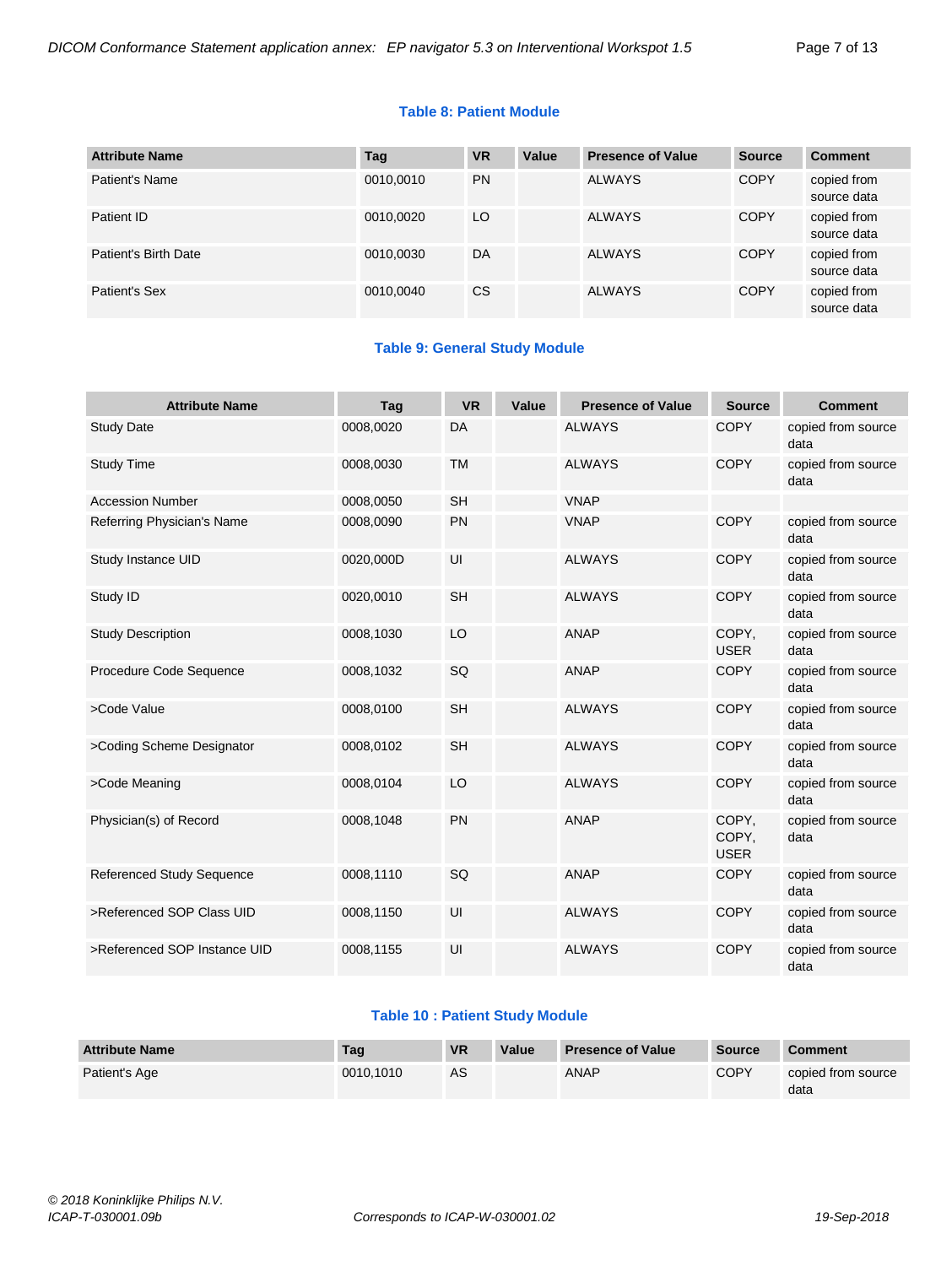#### **Table 11: General Series Module**

| <b>Attribute Name</b>                | Tag       | <b>VR</b> | Value | <b>Presence of Value</b> | <b>Source</b>                 | <b>Comment</b>             |
|--------------------------------------|-----------|-----------|-------|--------------------------|-------------------------------|----------------------------|
| Series Description                   | 0008,103E | LO        |       | ANAP                     | COPY,<br><b>USER</b>          |                            |
| Performing Physician's Name          | 0008,1050 | <b>PN</b> |       | ANAP                     | COPY.<br><b>USER</b>          |                            |
| Operators' Name                      | 0008,1070 | <b>PN</b> |       | ANAP                     | COPY,<br>COPY,<br><b>USER</b> |                            |
| Series Instance UID                  | 0020,000E | UI        |       | <b>ALWAYS</b>            | COPY,<br><b>COPY</b>          |                            |
| Series Number                        | 0020,0011 | <b>IS</b> |       | <b>VNAP</b>              | COPY,<br><b>COPY</b>          |                            |
| <b>Request Attributes Sequence</b>   | 0040,0275 | <b>SQ</b> |       | ANAP                     | <b>COPY</b>                   | copied from source<br>data |
| Performed Procedure Step Start Date  | 0040,0244 | DA        |       | ANAP                     | <b>COPY</b>                   | copied from source<br>data |
| Performed Procedure Step Start Time  | 0040,0245 | <b>TM</b> |       | ANAP                     | <b>COPY</b>                   | copied from source<br>data |
| Performed Procedure Step ID          | 0040,0253 | <b>SH</b> |       | ANAP                     | <b>COPY</b>                   | copied from source<br>data |
| Performed Procedure Step Description | 0040,0254 | LO        |       | ANAP                     | COPY,<br><b>USER</b>          |                            |

#### **Table 12: General Equipment Module**

| <b>Attribute Name</b>     | Tag       | VR  | Value          | <b>Presence of</b><br>Value | <b>Source</b> | <b>Comment</b>                                          |
|---------------------------|-----------|-----|----------------|-----------------------------|---------------|---------------------------------------------------------|
| Manufacturer              | 0008,0070 | LO. | <b>Philips</b> | <b>VNAP</b>                 | <b>FIXED</b>  |                                                         |
| <b>Institution Name</b>   | 0008,0080 | LO  |                | ANAP                        | <b>CONFIG</b> |                                                         |
| Manufacturer's Model Name | 0008,1090 | LO. | EP navigator   | ANAP                        | <b>FIXED</b>  |                                                         |
| Software Versions         | 0018,1020 | LO  | 1.5.x          | ANAP                        | <b>FIXED</b>  | where "x" is the<br>detailed application<br>SW version. |

#### **Table 13: SC Equipment Module**

| <b>Attribute Name</b>                                                  | Tag       | <b>VR</b> | Value | <b>Presence of Value</b> | <b>Source</b> | <b>Comment</b>                                                                                                                                                                        |
|------------------------------------------------------------------------|-----------|-----------|-------|--------------------------|---------------|---------------------------------------------------------------------------------------------------------------------------------------------------------------------------------------|
| Modality                                                               | 0008.0060 | CS.       | XA    | ANAP                     | <b>COPY</b>   | copied from source data<br>In Case Application<br>Session: XA:<br>In case Stude or Carto<br>export depending on<br>input data<br>$CT = > CT, MR = > MR, 3D -$<br>$ATG \Rightarrow CT$ |
| <b>Conversion Type</b>                                                 | 0008.0064 | CS.       |       | <b>ALWAYS</b>            | <b>COPY</b>   | <b>WSD</b><br>copied from source data                                                                                                                                                 |
| Secondary Capture Device Manufacturer                                  | 0018,1016 | LO        |       | <b>ANAP</b>              | <b>COPY</b>   | copied from source<br>data                                                                                                                                                            |
| Secondary Capture Device Manufacturer's 0018,1018<br><b>Model Name</b> |           | LO        |       | <b>ANAP</b>              | <b>COPY</b>   | copied from source<br>data                                                                                                                                                            |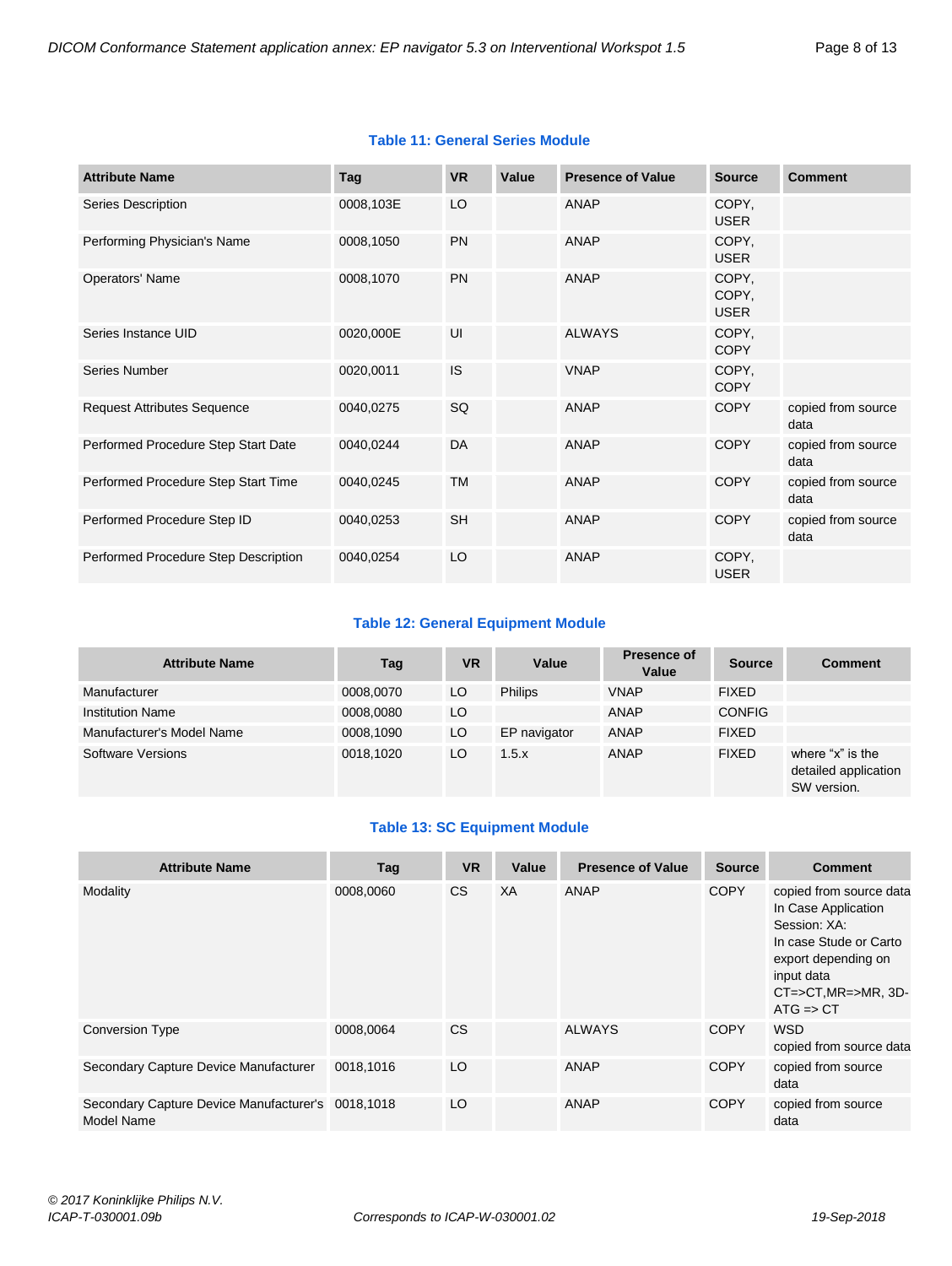| Secondary Capture Device Software | 0018.1019 | ANAP | <b>COPY</b> | copied from source |
|-----------------------------------|-----------|------|-------------|--------------------|
| Version(s)                        |           |      |             | data               |

#### **Table 14: General Image Module**

| <b>Attribute Name</b>        | Tag       | <b>VR</b> | Value                       | <b>Presence</b><br>of Value | <b>Source</b> | <b>Comment</b>                                                                                                                                   |
|------------------------------|-----------|-----------|-----------------------------|-----------------------------|---------------|--------------------------------------------------------------------------------------------------------------------------------------------------|
| Image Type                   | 0008,0008 | <b>CS</b> | DERIVED\SECONDARY<br>\3DSEG | ALWAYS                      | <b>COPY</b>   | copied from source data<br>For Stude and Carto<br>Export<br>:DERIVED\SECONDARY\<br>3DSEG<br>For Application Session:<br><b>DERIVED\SECONDARY</b> |
| <b>Acquisition Date</b>      | 0008,0022 | DA        |                             | <b>ANAP</b>                 | <b>COPY</b>   | copied from source data                                                                                                                          |
| <b>Acquisition Time</b>      | 0008,0032 | TM        |                             | <b>ANAP</b>                 | <b>COPY</b>   | copied from source data                                                                                                                          |
| Referenced Image Sequence    | 0008,1140 | SQ        |                             | <b>ANAP</b>                 | <b>COPY</b>   | copied from source data                                                                                                                          |
| >Referenced SOP Class UID    | 0008,1150 | UI        |                             | <b>ALWAYS</b>               | <b>COPY</b>   | copied from source data                                                                                                                          |
| >Referenced SOP Instance UID | 0008,1155 | UI        |                             | <b>ALWAYS</b>               | <b>COPY</b>   | copied from source data                                                                                                                          |
| <b>Acquisition Number</b>    | 0020,0012 | IS        |                             | <b>ANAP</b>                 | <b>COPY</b>   | copied from source data                                                                                                                          |
| Instance Number              | 0020,0013 | IS        |                             | <b>VNAP</b>                 | <b>COPY</b>   | copied from source data                                                                                                                          |
| Image Comments               | 0020,4000 | LT        |                             | <b>ANAP</b>                 | <b>COPY</b>   | copied from source data                                                                                                                          |

#### **Table 15: Image Pixel Module**

| <b>Attribute Name</b>       | Tag       | <b>VR</b> | Value                | <b>Presence of Value</b> | <b>Source</b> | <b>Comment</b>                                                                                                     |
|-----------------------------|-----------|-----------|----------------------|--------------------------|---------------|--------------------------------------------------------------------------------------------------------------------|
| Samples per Pixel           | 0028,0002 | <b>US</b> |                      | <b>ALWAYS</b>            | <b>COPY</b>   | copied from<br>source data                                                                                         |
| Photometric Interpretation  | 0028,0004 | CS        | RGB,<br>MONOCHROME 2 | <b>ALWAYS</b>            | <b>COPY</b>   | copied from<br>source data<br>For Stude And<br>Carto Export:<br>RGB,<br>For Application<br>Session:<br>MONOCHROME2 |
| <b>Planar Configuration</b> | 0028,0006 | <b>US</b> |                      | <b>ANAP</b>              | <b>COPY</b>   | copied from<br>source data                                                                                         |
| Rows                        | 0028,0010 | <b>US</b> |                      | <b>ALWAYS</b>            | <b>COPY</b>   | copied from<br>source data                                                                                         |
| Columns                     | 0028,0011 | <b>US</b> |                      | <b>ALWAYS</b>            | <b>COPY</b>   | copied from<br>source data                                                                                         |
| <b>Bits Allocated</b>       | 0028,0100 | <b>US</b> | 8                    | <b>ALWAYS</b>            | <b>COPY</b>   | 8<br>copied from<br>source data                                                                                    |
| <b>Bits Stored</b>          | 0028,0101 | US        | 8                    | <b>ALWAYS</b>            | <b>COPY</b>   | 8<br>copied from<br>source data                                                                                    |
| High Bit                    | 0028,0102 | <b>US</b> | $\overline{7}$       | <b>ALWAYS</b>            | <b>COPY</b>   | $\overline{7}$<br>copied from<br>source data                                                                       |
| <b>Pixel Representation</b> | 0028,0103 | US        |                      | <b>ALWAYS</b>            | <b>COPY</b>   | copied from<br>source data                                                                                         |
| <b>Pixel Data</b>           | 7FE0,0010 | OW/OB     |                      | <b>ANAP</b>              | <b>COPY</b>   | copied from<br>source data                                                                                         |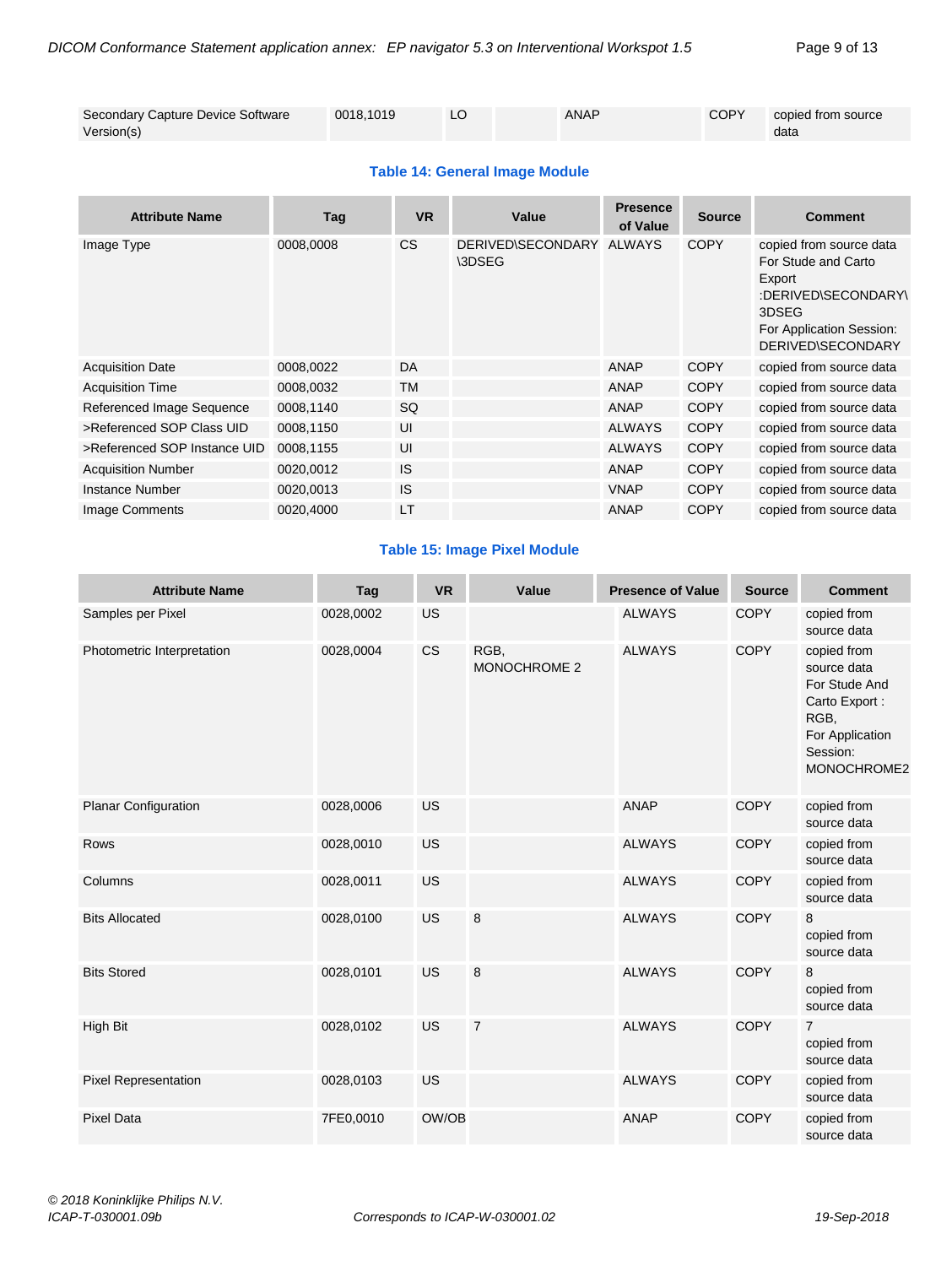#### **Table 16: SC Image Module**

| <b>Attribute Name</b>     | Tag       | <b>VR</b> | Value | <b>Presence of Value</b> | <b>Source</b> | Comment                    |
|---------------------------|-----------|-----------|-------|--------------------------|---------------|----------------------------|
| Date of Secondary Capture | 0018.1012 | DA        |       | <b>ANAP</b>              | <b>COPY</b>   | copied from<br>source data |
| Time of Secondary Capture | 0018,1014 | ТM        |       | ANAP                     | <b>COPY</b>   | copied from<br>source data |

#### **Table 17: Modality LUT Module**

| <b>Attribute Name</b> | Tag       | <b>VR</b> | Value | <b>Presence of Value</b> | <b>Source</b> | Comment |
|-----------------------|-----------|-----------|-------|--------------------------|---------------|---------|
| Rescale Intercept     | 0028,1052 | DS        |       | <b>ALWAYS</b>            |               |         |
| Rescale Slope         | 0028,1053 | DS        |       | <b>ALWAYS</b>            |               |         |
| Rescale Type          | 0028,1054 | LO        | US    | <b>ALWAYS</b>            |               |         |

#### **Table 18: VOI LUT Module**

| <b>Attribute Name</b> | Tag       | VR | Value | <b>Presence of Value</b> | Source | Comment |
|-----------------------|-----------|----|-------|--------------------------|--------|---------|
| <b>Window Center</b>  | 0028.1050 | DS |       | <b>ALWAYS</b>            |        |         |
| Window Width          | 0028.1051 | DS |       | <b>ALWAYS</b>            |        |         |

#### **Table 19: SOP Common Module**

| <b>Attribute Name</b>  | Tag       | <b>VR</b> | Value                     | <b>Presence of Value</b> | <b>Source</b> | <b>Comment</b>             |
|------------------------|-----------|-----------|---------------------------|--------------------------|---------------|----------------------------|
| Instance Creation Date | 0008,0012 | DA        |                           | ANAP                     | <b>COPY</b>   | copied from<br>source data |
| Instance Creation Time | 0008,0013 | <b>TM</b> |                           | ANAP                     | <b>COPY</b>   | copied from<br>source data |
| SOP Class UID          | 0008.0016 | UI        | 1.2.840.10008.5.1.4.1.1.7 | ALWAYS                   | <b>COPY</b>   | copied from<br>source data |
| SOP Instance UID       | 0008,0018 | UI        |                           | <b>ALWAYS</b>            | <b>COPY</b>   | copied from<br>source data |
| Instance Number        | 0020.0013 | IS        |                           | ANAP                     | <b>COPY</b>   | copied from<br>source data |

#### <span id="page-9-0"></span>**2.1.2.3. CT Image Storage SOP class**

#### **Table 20: IOD of Created CT Image Storage SOP Class Instances**

| <b>Information Entity</b> | <b>Module</b>                   | <b>Presence Of Module</b> |
|---------------------------|---------------------------------|---------------------------|
| Patient                   | <b>Patient Module</b>           | ALWAYS                    |
| Study                     | <b>General Study Module</b>     | ALWAYS                    |
| <b>Series</b>             | <b>General Series Module</b>    | ALWAYS                    |
| Frame of reference        | Frame of reference Module       | ALWAYS                    |
| Equipment                 | <b>General Equipment Module</b> | ALWAYS                    |
| Image                     | General Image Module            | <b>ALWAYS</b>             |
|                           | Image Plane Module              | <b>ALWAYS</b>             |
|                           | Image Pixel Module              | <b>ALWAYS</b>             |
|                           | <b>SOP Common Module</b>        | <b>ALWAYS</b>             |
|                           | CT Image Module                 | <b>ALWAYS</b>             |
|                           | Modality LUT Module             | USER DEFINED              |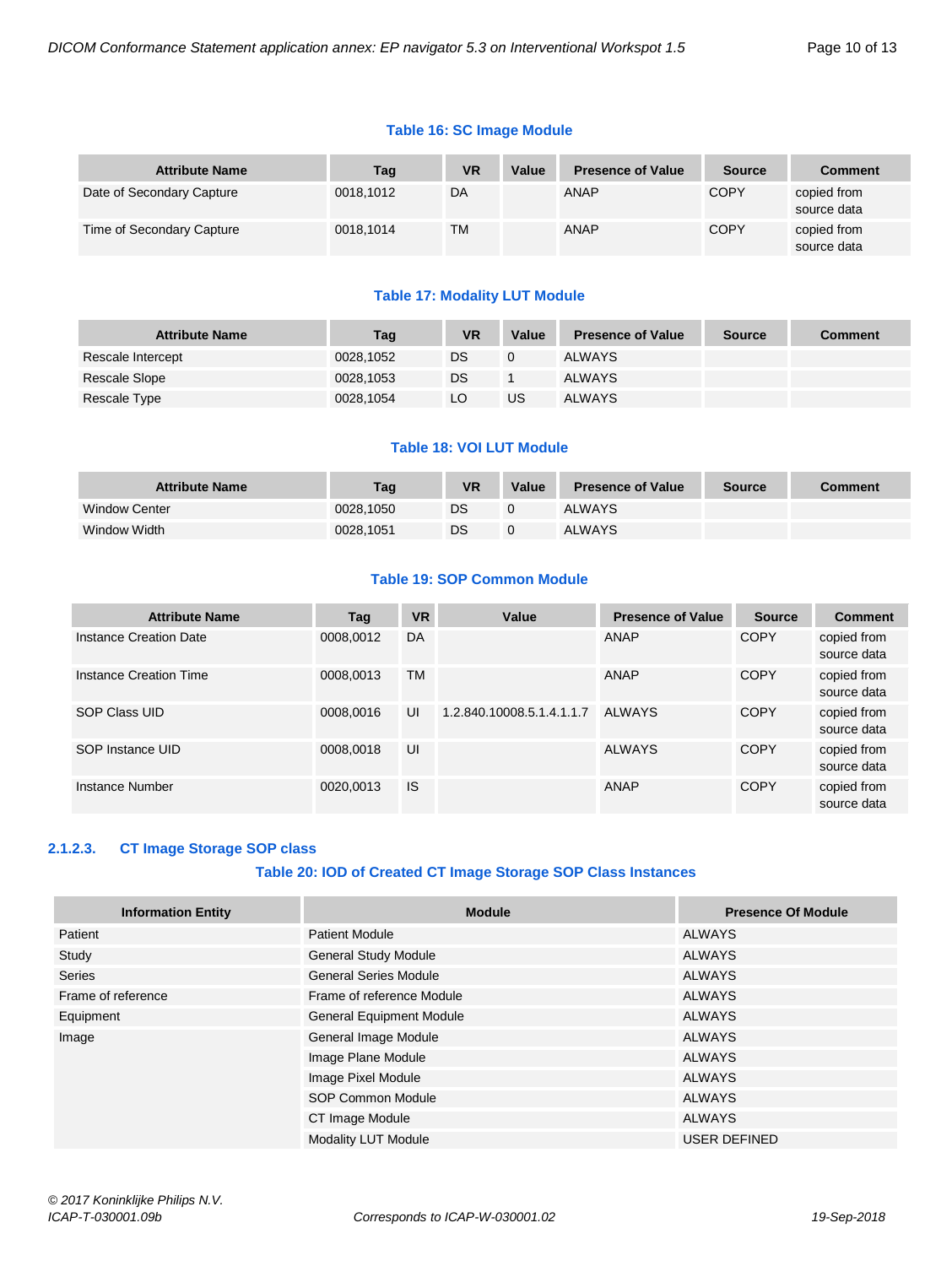SOP Common Module ALWAYS

#### **Table 21: Patient Module**

| <b>Attribute Name</b> | Tag       | <b>VR</b> | Value | <b>Presence of Value</b> | <b>Source</b> | <b>Comment</b>             |
|-----------------------|-----------|-----------|-------|--------------------------|---------------|----------------------------|
| Patient's Name        | 0010,0010 | <b>PN</b> |       | <b>ALWAYS</b>            | <b>COPY</b>   | copied from<br>source data |
| Patient ID            | 0010,0020 | LO        |       | <b>ALWAYS</b>            | <b>COPY</b>   | copied from<br>source data |
| Patient's Birth Date  | 0010.0030 | DA        |       | <b>ALWAYS</b>            | <b>COPY</b>   | copied from<br>source data |
| Patient's Sex         | 0010.0040 | CS.       |       | <b>ALWAYS</b>            | <b>COPY</b>   | copied from<br>source data |

#### **Table 22: General Study Module**

| <b>Attribute Name</b>      | Tag       | <b>VR</b> | Value | <b>Presence of Value</b> | <b>Source</b> | <b>Comment</b>             |
|----------------------------|-----------|-----------|-------|--------------------------|---------------|----------------------------|
| <b>Study Date</b>          | 0008.0020 | DA        |       | <b>ALWAYS</b>            | <b>COPY</b>   | copied from<br>source data |
| <b>Study Time</b>          | 0008.0030 | <b>TM</b> |       | <b>ALWAYS</b>            | COPY          | copied from<br>source data |
| <b>Accession Number</b>    | 0008,0050 | <b>SH</b> |       | <b>VNAP</b>              |               |                            |
| Referring Physician's Name | 0008.0090 | PN        |       | <b>VNAP</b>              | <b>COPY</b>   | copied from<br>source data |
| Study Instance UID         | 0020.000D | UI        |       | <b>ALWAYS</b>            | <b>COPY</b>   | copied from<br>source data |
| Study ID                   | 0020.0010 | <b>SH</b> |       | <b>ALWAYS</b>            | <b>COPY</b>   | copied from<br>source data |

#### **Table 23: General Series Module**

| <b>Attribute Name</b>               | Tag       | <b>VR</b> | Value     | <b>Presence of Value</b> | <b>Source</b>        | <b>Comment</b>             |
|-------------------------------------|-----------|-----------|-----------|--------------------------|----------------------|----------------------------|
| Series Description                  | 0008,103E | LO        |           | <b>ANAP</b>              | COPY.<br><b>USER</b> |                            |
| Series Date                         | 0008,0021 | DA        |           | <b>ANAP</b>              |                      |                            |
| <b>Series Time</b>                  | 0008,0031 | <b>TM</b> |           | <b>ANAP</b>              |                      |                            |
| Modality                            | 0008,0060 | CS        | <b>XA</b> | <b>ALWAYS</b>            |                      |                            |
| Performing Physician's Name         | 0008,1050 | <b>PN</b> |           | <b>ANAP</b>              | COPY,<br><b>USER</b> |                            |
| Series Instance UID                 | 0020,000E | UI        |           | <b>ALWAYS</b>            | <b>COPY</b>          | copied from<br>source data |
| <b>Series Number</b>                | 0020,0011 | <b>IS</b> |           | <b>VNAP</b>              | <b>COPY</b>          | copied from<br>source data |
| Performed Procedure Step Start Date | 0040,0244 | DA        |           | <b>ANAP</b>              | <b>COPY</b>          | copied from<br>source data |
| Performed Procedure Step Start Time | 0040,0245 | <b>TM</b> |           | <b>ANAP</b>              | <b>COPY</b>          | copied from<br>source data |
| Performed Procedure Step ID         | 0040,0253 | <b>SH</b> |           | <b>ANAP</b>              | <b>COPY</b>          | copied from<br>source data |

#### **Table 24: Frame Of Reference Module**

| <b>Attribute Name</b>        | Tag       | <b>VR</b> | Value | <b>Presence of Value</b> | Source | <b>Comment</b> |
|------------------------------|-----------|-----------|-------|--------------------------|--------|----------------|
| Frame of Reference UID       | 0020.0052 | UI        |       | <b>ALWAYS</b>            |        |                |
| Position Reference Indicator | 0020.1040 | LO        |       | <b>VNAP</b>              |        |                |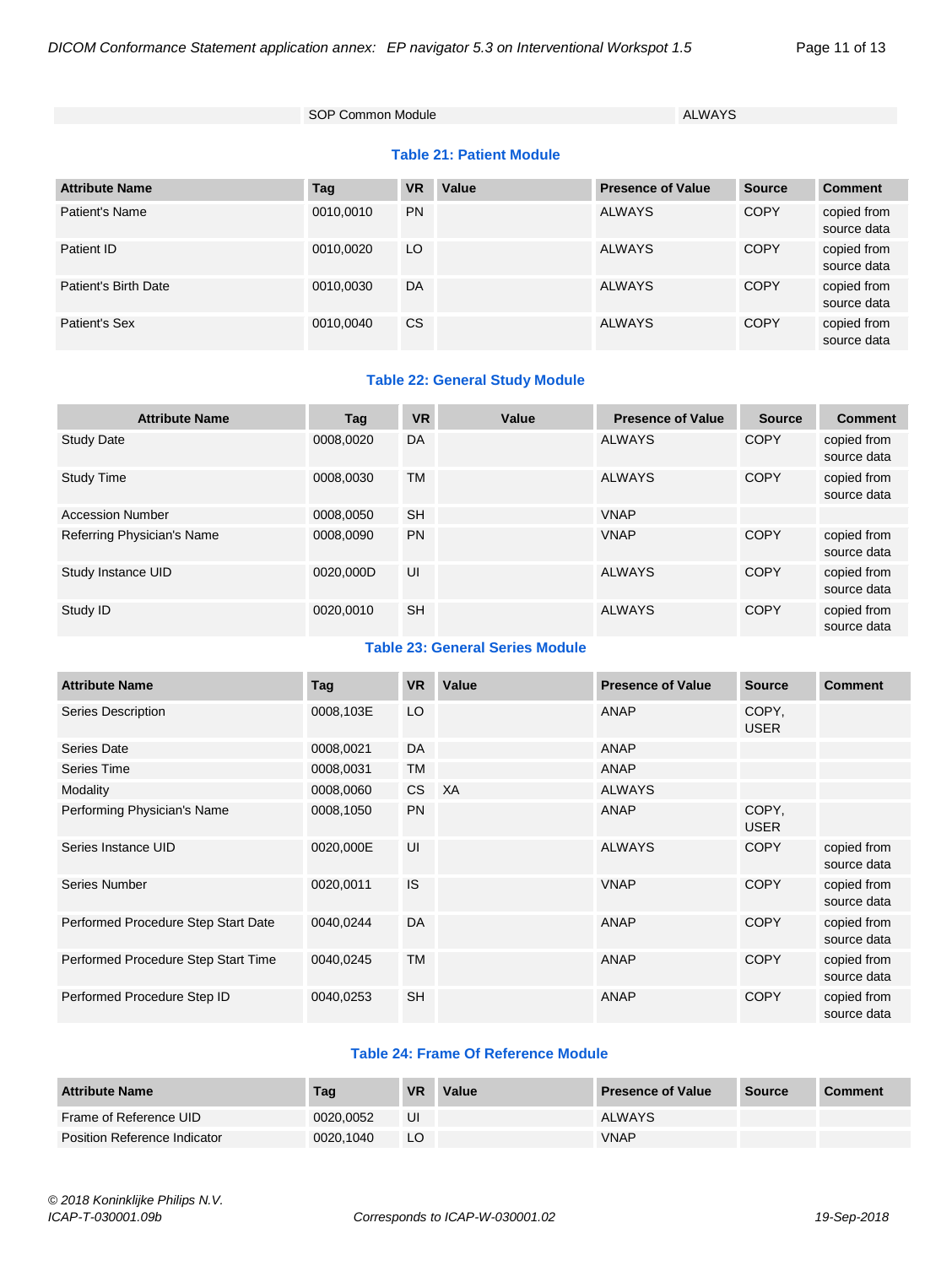#### **Table 25: General Equipment Module**

| <b>Attribute Name</b>     | Tag       | <b>VR</b> | Value                   | <b>Presence of Value</b> | <b>Source</b> | <b>Comment</b>                                             |
|---------------------------|-----------|-----------|-------------------------|--------------------------|---------------|------------------------------------------------------------|
| Manufacturer              | 0008,0070 | LO        | Philips                 | <b>VNAP</b>              | <b>FIXED</b>  |                                                            |
| <b>Institution Name</b>   | 0008,0080 | LO        |                         | ANAP                     | <b>CONFIG</b> |                                                            |
| Manufacturer's Model Name | 0008,1090 | LO        | Interventional Workspot | ANAP                     | <b>FIXED</b>  |                                                            |
| Software Versions         | 0018,1020 | LO        | 1.5.x                   | ANAP                     | <b>FIXED</b>  | where "x" is<br>the detailed<br>application<br>SW version. |

#### **Table 26: General Image Module**

| <b>Attribute Name</b>      | Tag       | <b>VR</b>     | Value                           | <b>Presence of Value</b> | <b>Source</b> | <b>Comment</b>             |
|----------------------------|-----------|---------------|---------------------------------|--------------------------|---------------|----------------------------|
| Image Type                 | 0008,0008 | <b>CS</b>     | ORIGINAL\PRIMARY\ ANAP<br>AXIAL |                          | <b>COPY</b>   | copied from<br>source data |
| <b>Content Date</b>        | 0008,0023 | DA            |                                 | <b>ALWAYS</b>            | <b>COPY</b>   | copied from<br>source data |
| <b>Content Time</b>        | 0008.0033 | <b>TM</b>     |                                 | <b>ALWAYS</b>            | <b>COPY</b>   | copied from<br>source data |
| <b>Patient Orientation</b> | 0020.0020 | <sub>CS</sub> |                                 | <b>EMPTY</b>             | COPY          | copied from<br>source data |
| Instance Number            | 0020,0013 | <b>IS</b>     |                                 | <b>VNAP</b>              | COPY          | copied from<br>source data |

#### **Table 27: Image Plane Module**

| <b>Attribute Name</b>       | Tag          | <b>VR</b> | Value | <b>Presence of Value</b> | <b>Source</b> | <b>Comment</b> |
|-----------------------------|--------------|-----------|-------|--------------------------|---------------|----------------|
| Slice Thickness             | 0018,0050 DS |           |       | <b>VNAP</b>              |               |                |
| Image Position (Patient)    | 0020,0032 DS |           |       | <b>ALWAYS</b>            |               |                |
| Image Orientation (Patient) | 0020.0037 DS |           |       | <b>ALWAYS</b>            |               |                |
| Slice Location              | 0020.1041 DS |           |       | <b>ANAP</b>              |               |                |
| Pixel Spacing               | 0028,0030 DS |           |       | <b>ALWAYS</b>            |               |                |

#### **Table 28: Image Pixel Module**

| <b>Attribute Name</b>       | Tag          | <b>VR</b> | Value       | <b>Presence of Value</b> | <b>Source</b> | <b>Comment</b> |
|-----------------------------|--------------|-----------|-------------|--------------------------|---------------|----------------|
| Samples per Pixel           | 0028,0002 US |           |             | <b>ALWAYS</b>            |               |                |
| Photometric Interpretation  | 0028,0004 CS |           | MONOCHROME2 | <b>ALWAYS</b>            |               |                |
| Rows                        | 0028,0010 US |           |             | <b>ALWAYS</b>            |               |                |
| Columns                     | 0028,0011 US |           |             | <b>ALWAYS</b>            |               |                |
| <b>Bits Allocated</b>       | 0028,0100    | US.       | 16          | <b>ALWAYS</b>            |               |                |
| <b>Bits Stored</b>          | 0028,0101 US |           | 12          | <b>ALWAYS</b>            |               |                |
| High Bit                    | 0028,0102 US |           | 11          | <b>ALWAYS</b>            |               |                |
| <b>Pixel Representation</b> | 0028,0103 US |           |             | <b>ALWAYS</b>            |               |                |
| Pixel Data                  | 7FE0,0010 OW |           |             |                          |               |                |

#### **Table 29: CT Image Module**

| <b>Attribute Name</b> | Tag       | <b>VR</b> | Value                         | <b>Presence of Value</b> | <b>Source</b> | <b>Comment</b> |
|-----------------------|-----------|-----------|-------------------------------|--------------------------|---------------|----------------|
| Image Type            | 0008.0008 | <b>CS</b> | ORIGINAL\PRIMARY\AXIAL ALWAYS |                          |               |                |
| Rescale Intercept     | 0028,1052 | DS        |                               | <b>ALWAYS</b>            |               |                |
| Rescale Slope         | 0028,1053 | DS        |                               | <b>ALWAYS</b>            |               |                |
| <b>KVP</b>            | 0018,0060 | DS        |                               | <b>VNAP</b>              |               |                |